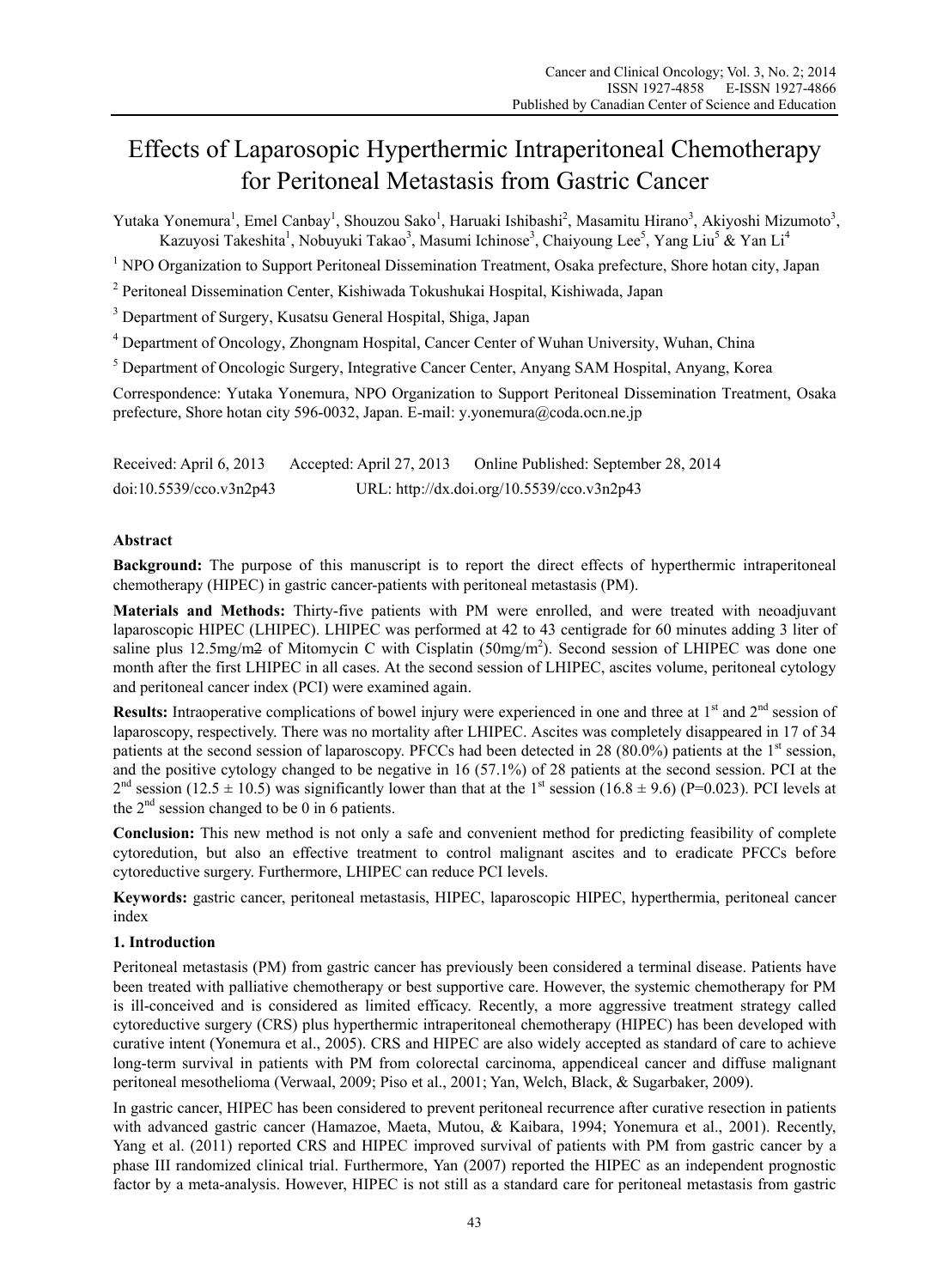cancer. The reason may be due to no evidence of the direct effect of HIPEC on the peritoneal metastasis from gastric cancer.

Laparoscopic diagnosis and treatment became a popular method for PM, because it is minimally invasive and enables the correct and detailed evaluation of distribution and volume of peritoneal metastasis than does computed tomography.

The laparoscopic HIPEC (LHIPEC) could be a good tool in treating peritoneal malignancies in the neoadjuvant setting. The purpose of this manuscript is to report the changes of the peritoneal wash cytology and quantitative volume of PM, which were evaluated by the repeat laparoscopy. The present report is the first one to prove the direct effects of HIPEC on the PM from gastric cancer.

#### **2. Materials and Methods**

## *2.1 Patients*

Diagnostic laparoscopy was performed in thirty-five gastric cancer-patients with PM referred to Peritoneal Surface Malignancy Centre of Kishiwada Tokushukai Hospital and Kusatsu General Hospital between 2009 and 2012. Data were collected on standard data sheets for all patients.

The eligibility criteria included: (1) histologically or cytologically proven PM from gastric adenocarcinoma; (2) absence of hematogenous metastasis and remote lymph node metastasis; (3) age 75 years or younger; (4) Eastern Clinical Oncology Group scale of performance status 2 or less; (5) good bone marrow, liver, cardiac, and renal function; (6) absence of severe adhesion in the peritoneal cavity; and (7) absence of other severe medical conditions or synchronous malignancy.

Informed consent according to the institutional guideline was obtained from all patients.

Among 35 patients, male and female were 14 and 21, respectively. Average age was  $60.6 \pm 9.5$  years old, ranging from 39 to 71 years old. Patients with synchronous and metachronous PM were 32 and 3, respectively.

*2.2 Methods of Laparoscopic Diagnosis of Peritoneal Cancer Index and Laparoscpic HIPEC* 

The patients were put under general anesthesia. A 12 mm blunt port was placed from the 2cm longitudinal incision above the umbilicus. A second trocar (12 mm) was placed in the right upper quadrant, following by a third trocar (12mm) in the left lower quadrant. A 5 mm trocar was added if necessary in the left upper quadrant.

Most of the ascites was suctioned and the amount was measured with cytological examination. If there is no ascites, peritoneal wash cytology was done using aspirated saline recovered after intraperitoneal administration of 200 ml of saline.

To improve the accuracy of the cytology, an immunohistochemical examination using monoclonal antibodies for anti-human carcinoembryonic antigen (TAKARA Bio INC., Tokyo, Japan) and anti-human epithelial antigen (DAKO, Copenhagen, Denmark) was performed. A peritoneal wash cytological examination was performed at the first and second session of LHIPEC in all patients.

Biopsy specimens were routinely taken from the peritoneal nodules. Quantitative evaluation of peritoneal metastasis in the entire abdominal cavity was done using the peritoneal carcinomatosis index (PCI) based on the regions involved in the abdominal cavity and the lesion size (Sugarbaker, 2007). Following the confirmation of the diagnosis and PCI determination, a longitudinal 5cm midline incision was made on the midline of the lower abdomen for open laparotomy. Three drainage tubes were place on the bilateral subdiaphragmatic space for the inlet tubes and on the rectovesical pouch for male and Douglas' pouch for female patients for an outlet tube. One liter of saline was introduced into the partitoneal cavity, and the saline was completely washed out. The procedure was repeated for ten times to remove the peritoneal free cancer cells (PFCCs) (Kuramoto et al., 2009). Then, HIPEC was performed at 42 to 43 centigrade for 60 minutes adding 3 liter of saline plus 12.5 mg/m2 of Mitomycin C with Cisplatin (50mg/m2) (Figure 1). At the completion of HIPEC, the midline laparotomy incision was closed with 1.0 Maxon stitches (Covidien, Japan), the trocars were reinserted for controlling peritoneal cavity to be sure lack of visceral injury and/or bleeding.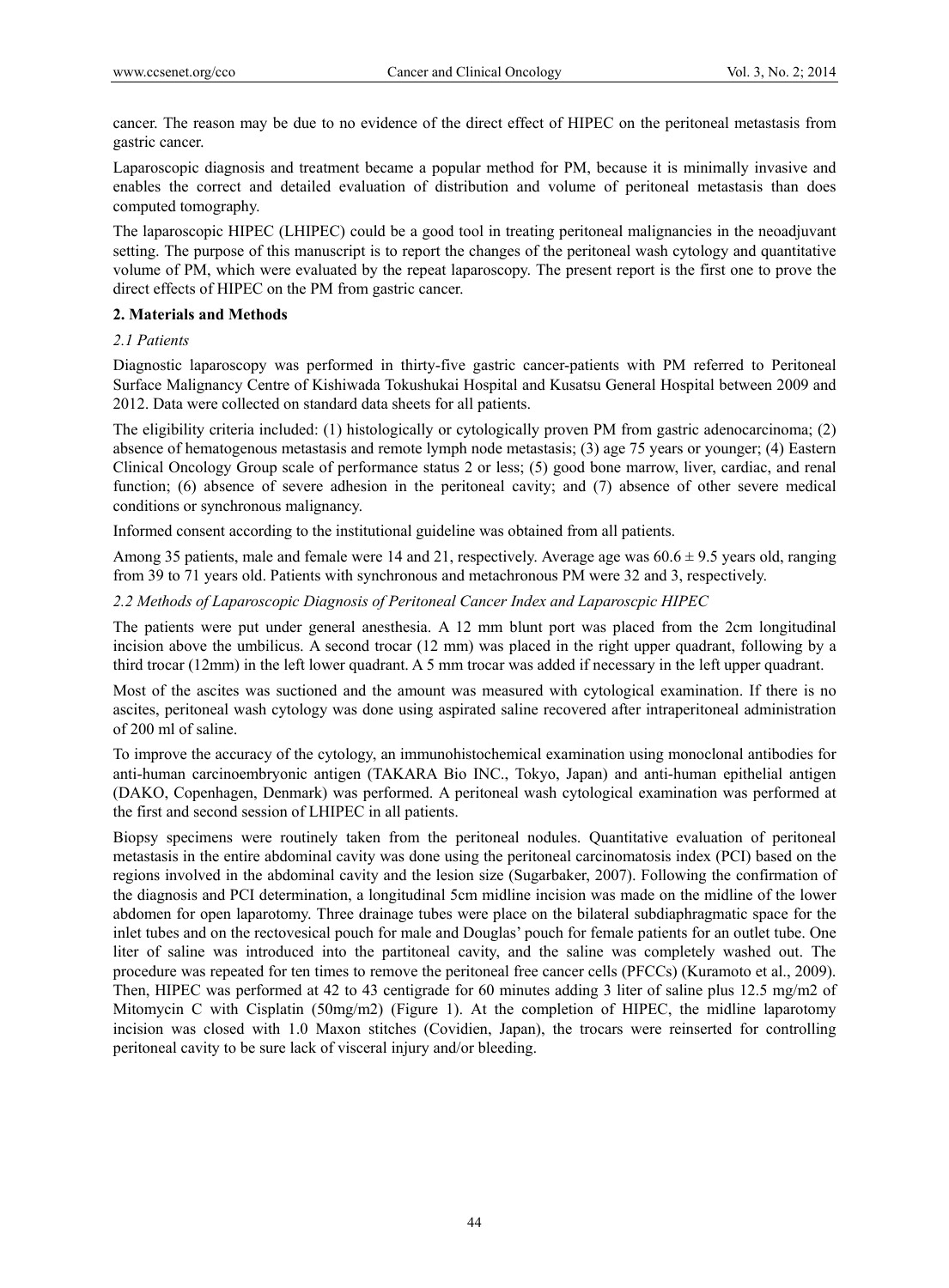

Figure 1. Laparoscopic hyperthermic intraperitoneal chemotherapy (HIPEC) (LHIPEC) for gastric cancer patients with peritoneal metastasis

Second session of LHIPEC (SSLHIPEC) was done one month after the first session of LHIPEC in all cases. At the SSLHIPEC, ascites volume, peritoneal cytological study and PCI were examined again. Informed consent according to the institutional guideline was obtained from all patients.

#### *2.3 Mortality and Morbidity*

Complications were graded according to the classification established by Dindo and colleagues (Dindo, Dermartines, & Clavien, 2004). Grade 1 complications were defined as minor that are left untreated or requiring a simple bedside procedure without drugs (with the exception of analgesics, antipyretics, antidiarrheals or oral antibiotics), Grade 2 is requiring blood transfusion and pharmacological treatment, Grade 3 is requiring surgical, endoscopic or radiological interventions, Grade 4 is requiring intensive care unit management and Grade 5 was defined to leading to death.

#### *2.4 Evaluation of Neoadjuvant HIPEC and Follow up*

Evaluation of neoadjuvant HIPEC was made peritoneal cancer indices (PCI), cytological status and ascites volume at the first LHIPEC and SSLHIPEC.

#### *2.5 Statistical Analyses*

All patients were followed and no patients were lost to follow-up. Outcome data were obtained from medical records and patients' interview. All statistical analyses were performed using SPSS software statistical computer package version 17 (SPSS Inc., Chicago, USA).

The amount of ascites and PCI of the first and SSLHIPEC were analyzed by student T-test. Statistical significance was defined as a p-value  $\leq 0.05$ .

#### **3. Results**

#### *3.1 Operation Time, Morbidity and Nortality*

Mean operation time was  $154 \pm 19$  minutes, ranging from 132 to 212minutes. Intraoperative complications of bowel injury were experienced in one and three at 1<sup>st</sup> LHIPEC and SSLHIPEC (Table 1). There was no mortality after LHIPEC. In postoperative course, mild azotemia of Grade 2 was developed in four patients and was resolved in postoperative day 7 (Table 1). Mechanical ileus was developed in one patient, but was relieved by the suction through nasogastic tube. Mean hospital stay was 8.0 days (range 5–17).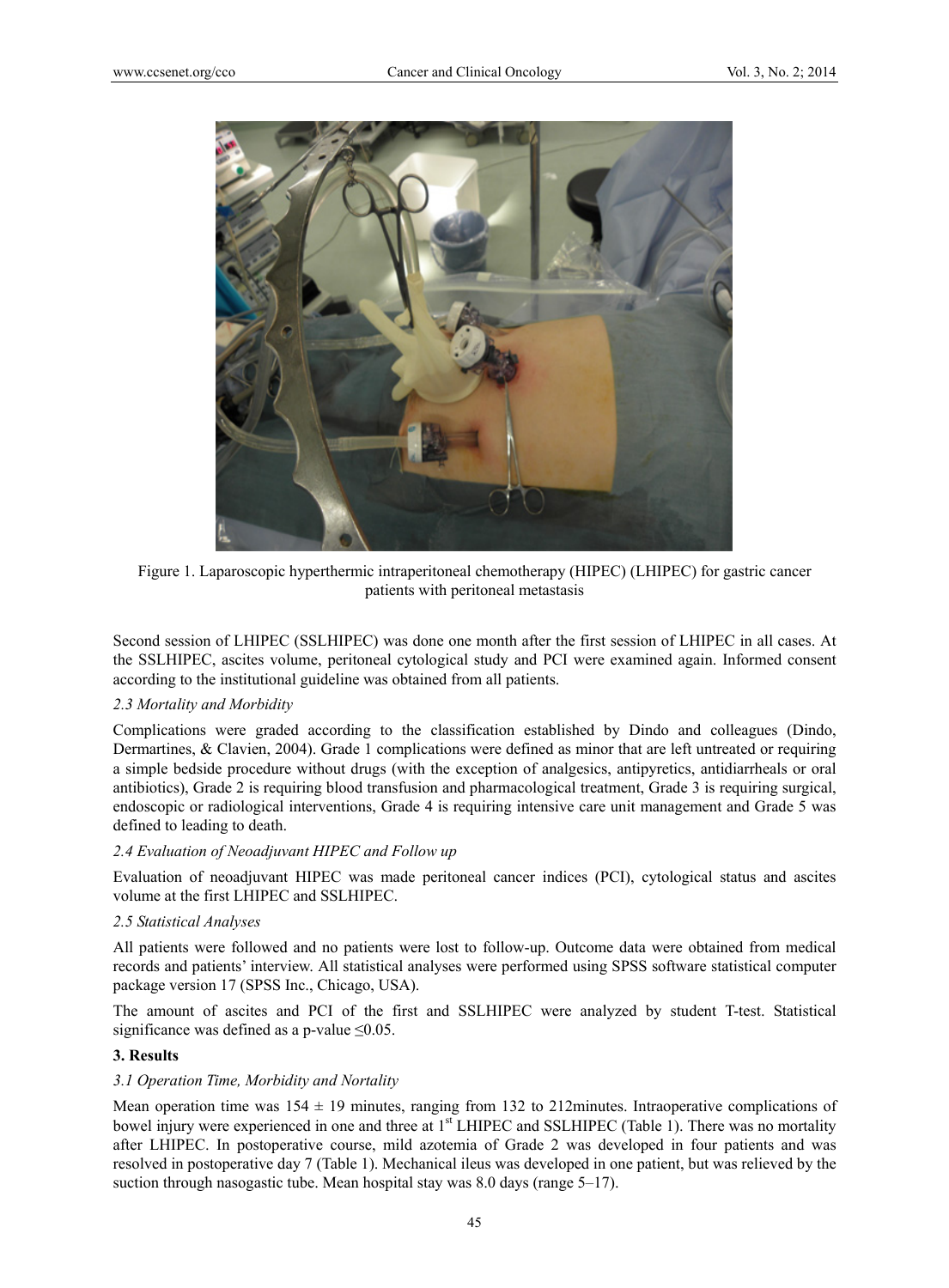#### Table 1. Adverse effects during and after LHIPEC

| Side effects                     | 1st session | 2nd session             | total          |  |  |
|----------------------------------|-------------|-------------------------|----------------|--|--|
| Intraoperative complications     |             |                         |                |  |  |
| bowel injury                     | L           | 3                       | 4              |  |  |
| Postoperative adverse effects    |             |                         |                |  |  |
| non-hematological adverse events |             |                         |                |  |  |
| azotemia                         |             | 2 (Grade 2) 2 (Grade 2) | 4              |  |  |
| ileus                            | 0           |                         |                |  |  |
| hemtological toxicity            |             |                         |                |  |  |
| thromboocytopenia                | 0           | $1$ (Grade 3)           | $\overline{1}$ |  |  |
| neutropenia                      | 0           | 0                       |                |  |  |
|                                  |             |                         |                |  |  |

# *3.2 Changes of the Amount of Ascites, Cytological Status and PCI*

The amounts of ascites at the 1<sup>st</sup> LHIPEC and SSLHIPEC were 1354  $\pm$  1574 and 391  $\pm$  546 ml, respectively. There was a significant difference between the two groups. Ascites was completely disappeared in 17 of 34 patients at the SSLHIPEC.

PFCCs had been detected in 28 (80.0%) of 35 patients at the 1<sup>st</sup> LHIPEC, and the positive cytology changed to be negative in 16 (57.1%) of 28 patients at SSLHIPEC (Table 2).

Table 2. Changes of peritoneal cytology at 1st and 2nd session of laparoscopy

| Peritoneal cytology |                      |             |       |  |  |
|---------------------|----------------------|-------------|-------|--|--|
|                     | at 1st LHIPEC        | at SSLHIPEC |       |  |  |
|                     | positive<br>negative |             | total |  |  |
| positive            | 12                   | 16          | 28    |  |  |
| negative            |                      | 6           | 7     |  |  |
| total               | 13                   | 22          | 35    |  |  |

#### *3.3 Changes of PCI*

PCI at the SSLHIPEC (12.5  $\pm$  10.5) was significantly lower than that at the 1<sup>st</sup> LHIPEC (16.8  $\pm$  9.6) (P=0.023). Figure 2 shows a photograph of peritoneal surface at the 1<sup>st</sup> LHIPEC and SSLHIPEC. PCI at the 1<sup>st</sup> HIPEC was 15, and PCI at the 2nd session changed to be 1. In 23 patients, PCI levels at the 1st LHIPEC decreased at the SSLHIPEC, and those of 2 patients did not change. PCI of the other 10 patients increased at SSLHIPEC (Figure 3). PCI levels at SSLHIPEC changed to be 0 in 6 patients (complete response).

Among 22 patients whose PCI levels at the 1<sup>st</sup> LHIPEC were higher than 11, PCI levels of 6 patients changed to those lower than 10.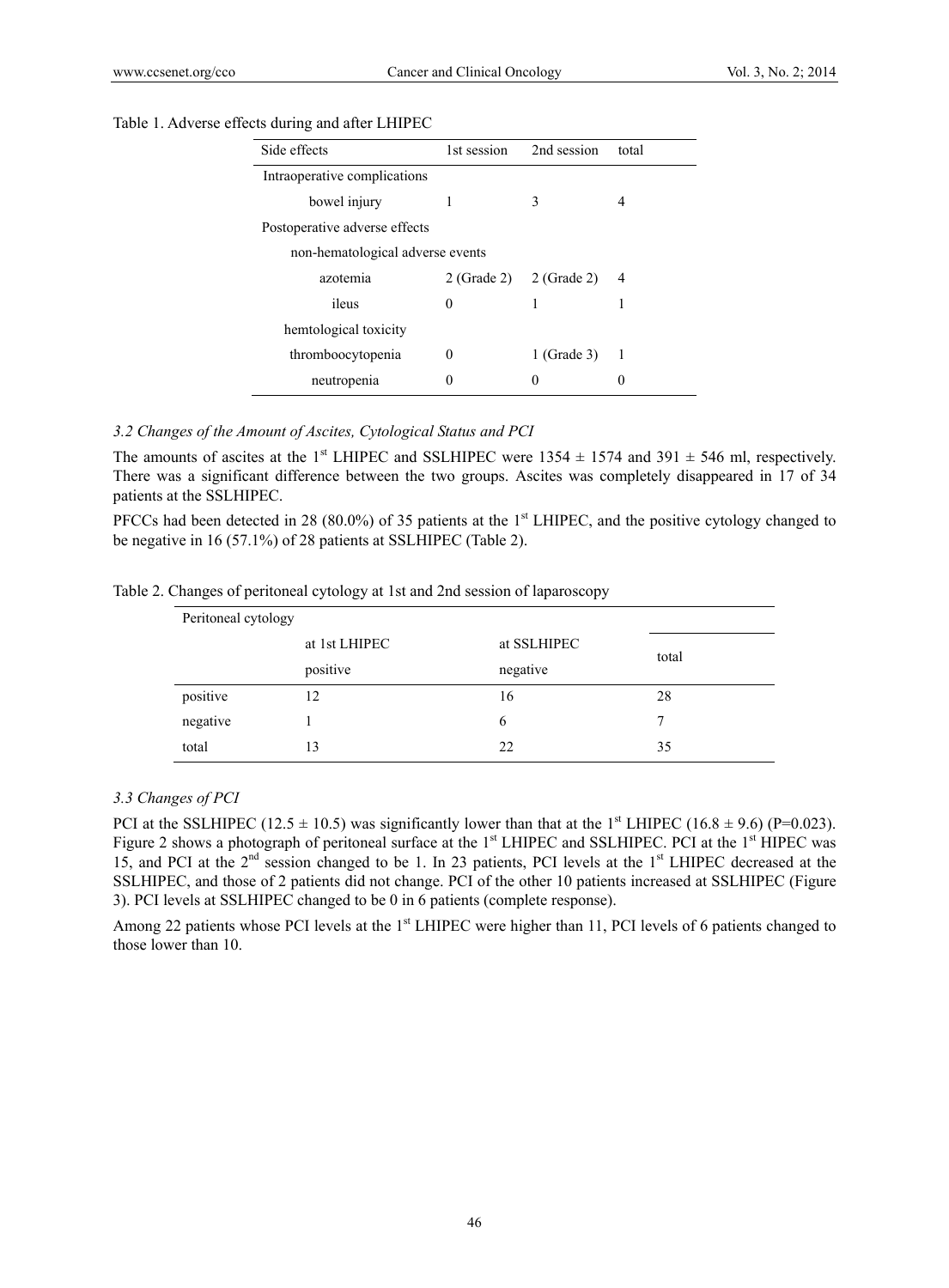#### 1st LHIPEC



2<sup>nd</sup> LHIPEC



Figure 2. Laparoscopic findings before and after LHIPEC

#### **4. Discussion**

This study demonstrate a benefit of LHIPEC with number of important findings such as the correct evaluation of PCI, decreased/disappeared ascites, induction of the disappearance of PFCCs and decreased PCI levels in patients with PM from gastric cancer.

The preoperative diagnosis and estimation of PCI for PM from gastric cancer is limited because of the insensitivity of CT, US, MRI and PET. Current imaging modalities cannot consistently detect low-volume PM with sizes of 5 - 8 mm or less (Koh, Yan, Glenn, & Morris, 2009; Yan, 2008). The diameter of PC in gastric cancer tends to be smaller than that from colorectal and appendiceal cancer, and small  $PC \le 5$  mm in diameter were detected using CT with a sensitivity of 11% (Koh et al., 2009; Yan et al., 2008; Yonemura, 2012). The most difficult lesions to detect using CT or MRI are PM on the mesentery of the small bowel with a low depiction rate of 8%. Recently, staging laparoscopy has been introduced for the diagnosis of PM from gastric cancer; this practice has an excellent diagnostic accuracy for small PM on the small bowel mesentery (Valle & Garofalo, 2006). The accuracy of laparoscopy for PC is reported to be 92% (Koh, 2009). Valle (2006) performed a full laparoscopic PCI assessment on 97 patients with PC, and only 2 (2.1%) cases were understaged. A good correlation between the open surgery data and the laparoscopic PCI was reported (Badgwell et al., 2008).

In gastric cancer, a threshold of PCI for good or bad prognosis is reported as PCI= 6 (Yonemura et al., 2005). In our experience, among 44 patients who had been diagnosed as having a PCI  $\leq$  6 using preoperative CT, the number of patients with an intraoperative PCI  $\leq 6$  was 29 (66%). In contrast, 12 (41.3%) of the 29 patients who had been diagnosed as having a preoperative PCI  $\geq$  7 using CT showed an intraoperative PCI  $\leq$  6 (Yonemura, 2012). Accordingly, patients with a PCI  $\leq 6$  and who have a significantly favorable prognosis cannot be correctly diagnosed based on preoperative CT.

In the present study, a significant decrease in the ascites was found after the  $1<sup>st</sup>$  session of LHIPEC and ascites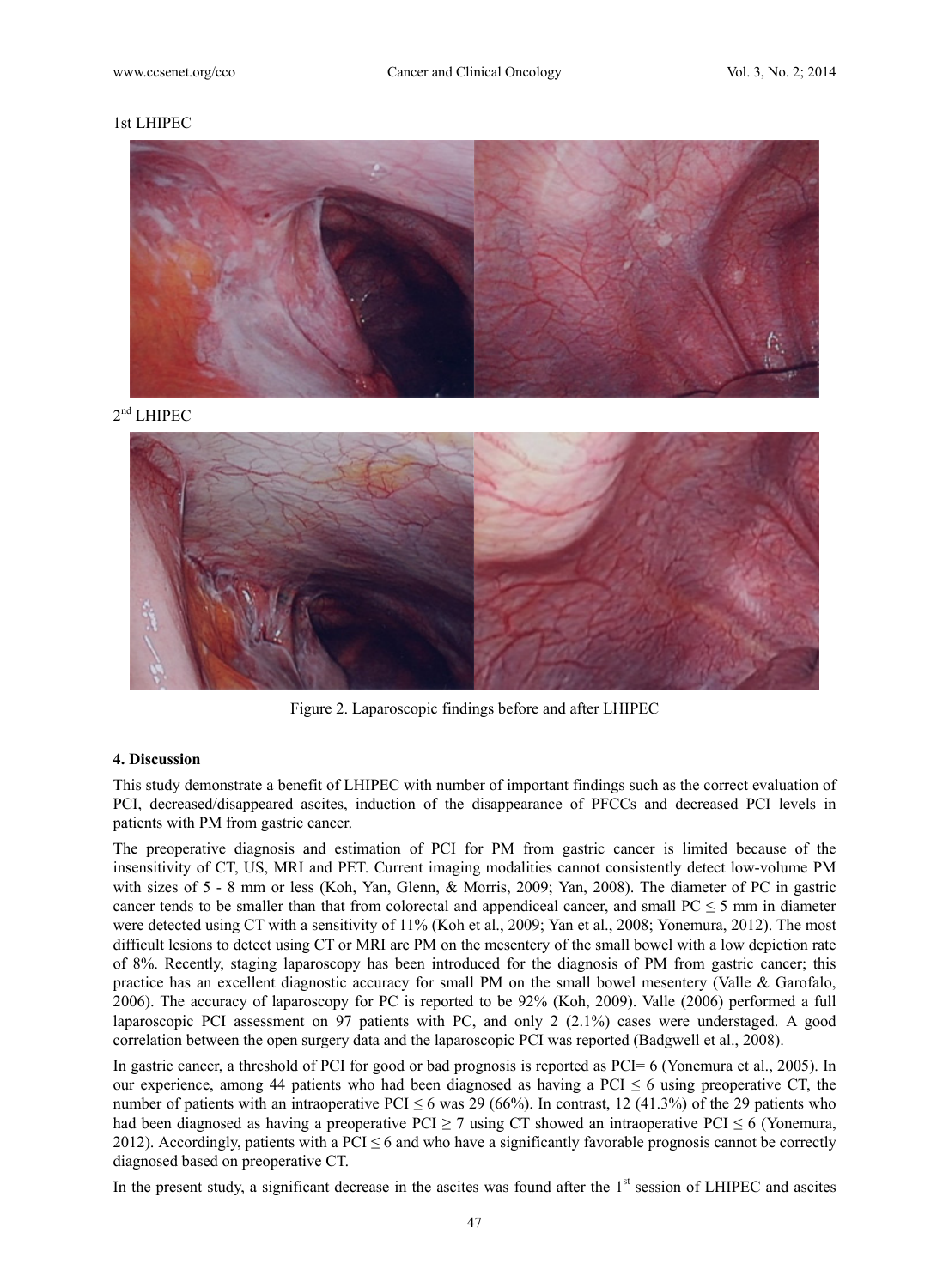was completely disappeared in 17 (50%) of 34 patients after one session of LHIPEC. Facchiano, Risio, Kianmanesh and Msika (2012) and Valle, Van del Speeten (2009) reported the results of 57 patients who had been treated using LHIPEC, and the complete clinical regression of ascites was found in all the patients. By LHIPEC, PFCCs and the cytokines which may contribute to accelerate the vessel permeability may be washed away from the peritoneal cavity, and ascites may be decreased or disappeared (Yonemura, 2012). Accordingly, LHIPEC is considered as a useful method to control ascites.

Furthermore, histological and cytological proof can be assured by performing a laparoscopy, and a laparoscopy may become a reliable tool for the evaluation of neoadjuvant induction chemotherapy. Peritoneal free cancer cells are a sign of poor prognosis even if there is no macroscopic PM (20). In contrast, the prognosis of patients with macroscopic PM and negative PFCCs had significant better survival than those with PM and positive PFCCS (Bando, 1999).

However, systemic chemotherapies have minimal effects on PM (Markman, 1991). The peritoneal cavity acts as a sanctuary against systemic chemotherapy, probably because of the existence of a blood-peritoneal barrier consisting of stromal tissue between mesothelial cells and submesothelial blood capillaries (Sugarbaker et al., 2005). This barrier acrosses for a total thickness of 90 µm (Baron, 1941). Accordingly, only a small amount of systemic drugs are capable of penetrating this barrier and passing into the peritoneal cavity, and a higher percentage of the administered drugs instead moves to the bone marrow and vital organs other than the peritoneum, resulting in the development of adverse effects. Accordingly, systemic chemotherapy can not efficiently eradicate PFCCs. In contrast, PFCCs could be efficiently treated by the intraperitoneal chemotherapy, because high loco-regional intensity can be obtained by the intraperitoneal chemotherapy. Yonemura et al. (2010) reported that the positive cytology results became negative in 69% (47/68) of patients with PM from gastric cancer after six cycles of neoadjuvant intraperitoneal/systemic chemotherapy (NIPS). The present study demonstrated that the positive cytology changed to be negative in 16 (57.1%) of 28 patients after one session of LHIPEC. Patients with negative cytology after NIPS survived significantly longer than those with positive cytology after cytoreductive surgery combined with perioperative chemotherapy (Yonemura, 2012). LHIPEC .is a useful neoadjuvant therapy for the eradication of PFCCs before cytoreductive surgery.

The remarkable effect of the present study is that LHIPEC decreased the PCI levels. Seeding cancer nodules could be treated by direct penetration of chemotherapeutic agents after intraperitoneal administration of chemotherapeutic agents. Studies of intraperitoneal delivery of cytotoxic agents have shown the direct tumor absorption of drugs occurs to a level of 2 mm beneath the tumor surface (Loss, 1989). In addition, low transperitoneal absorption due to the plasma-peritoneal barrier allows systemic drug concentrations 18- to 620-fold lower than intraperitoneal concentrations (Markman, 1991). Accordingly, intraperitoneal chemotherapy achieves a significant high locoregional concentration but low systemic exposure.

Hyperthermia higher than 41 centigrade is known to increase the drug penetration distance from the peritoneal surface (Loss, 1989). Furthermore, laparoscopic HIPEC allows for the better penetration of drugs in peritoneal tumors than HIPEC under laparotomy and the peritoneum because closed HIPEC generates a high intraperitoneal pressure than HIPEC under laparotomy (Thomas, 2008).

The present study demonstrated that PCI at the SSLHIPEC (12.5  $\pm$  10.5) was significantly lower than that at the  $1<sup>st</sup>$  session (16.8  $\pm$  9.6) (P=0.023). PCI levels of 23 (65.7%) patients at the  $1<sup>st</sup>$  LHIPEC decreased at the SSLHIPEC. Furthermore, PCI levels at the SSLHIPEC changed to be 0 in 6 patients, and the complete response rate was 17.1%. Glehen et al reported that patients with PCI level ≤10 survived significantly better than those with PCI  $\geq$  11 (Glehen et al., 2010). Among 22 patients whose PCI levels at the 1<sup>st</sup> LHIPEC were higher than 11, PCI levels of 6 patients changed to those lower than 10.

Accordingly, LHIPEC can decrease the PCI levels to the threshold level corresponding with good prognosis, and exploratory laparoscopy can serve as a selection criterion for an evaluation tool of optimal candidates for cytoreductive surgery.

In terms of the intraoperative complications, bowel injury was experienced in four cases, but the injured sites were repaired in all cases. The incidence of bowel injury was higher in the SSLHIPEC than in the 1<sup>st</sup> LHIPEC, but there was no postoperative complication. There was no mortality after LHIPEC. Postoperatively, four patients developed mild azotemia of Grade 2 due to the HIPEC. Mechanical ileus was developed in one patient, but was relieved by the suction through nasogastic tube. Average hospital stay was short  $(8.0 \pm 3 \text{ days})$ .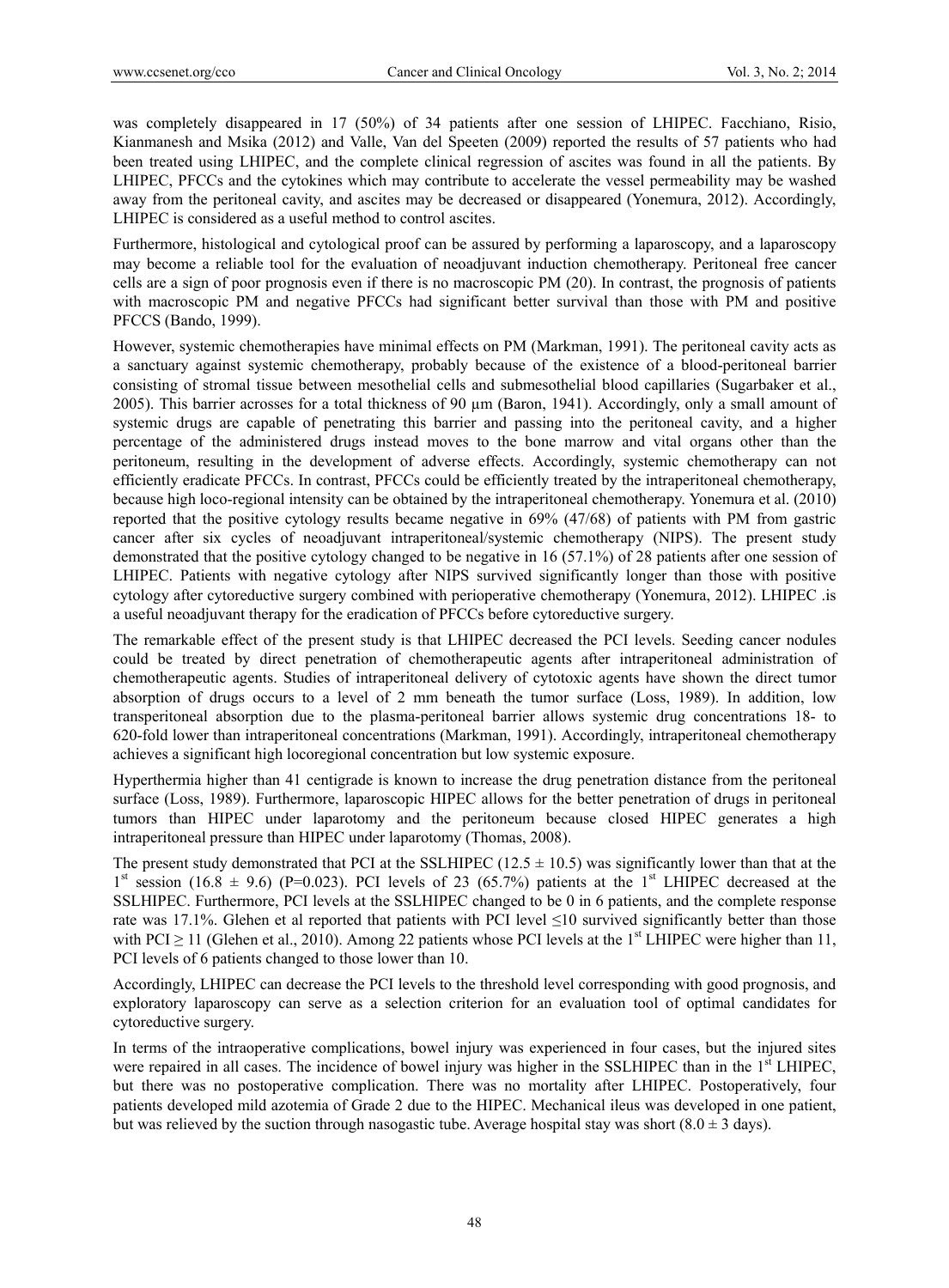## **5. Conclusion**

This new method is not only a safe and convenient method for predicting feasibility of complete cytoredution, but also an effective treatment to control malignant ascites and to eradicate PFCCs before cytoreductive surgery. Furthermore, LHIPEC can reduce PCI levels, resulting in the increase of complete cytoreduction rates and the improvement of the prognosis after cytoreductive surgery. Further large prospective studies are necessary for determination of laparoscopy as a potential standard of a diagnostic and therapeutic algorithm in patients with PM from gastric cancer.

## **References**

- Badgwell, B., Cormier, J. N., Krishnan, S., Yao, J., Staerkel, G. A., Lupo, P. J., … Mansfield P. (2008). Does neoadjuvant treatment for gastric cancer patients with positive peritoneal cytology at staging laparoscopy improve survival? *Ann Surg Oncol, 5*, 2684-2691. http://dx.doi.org/10.1245/s10434-008-0055-3
- Bando, E., Yonemura, Y., Takeshita, Y., Taniguchi, K., Yasui, T., Yoshimitsu, Y., … Miwa, K. (1999). Intraoperativve lavage for cytological examination in 1, 297 patients with gastric carcinoma. *Amer J Surg, 178*, 256-262. http://dx.doi.org/10.1016/S0002-9610(99)00162-2
- Baron, M. A. (1941). Structure of intestinal peritoneum in man. *Am J Anat, 69*, 439-497. http://dx.doi.org/10.1002/aja.1000690305
- Dindo, D., Demartines. N., & Clavien, P. A. (2004). Classification of surgical compliations. A new proposal with evaluation in cohort of 6336 patients and results of a survey. *Ann Surg, 240*, 205-213. http://dx.doi.org/10.1097/01.sla.0000133083.54934.ae
- Facchiano, E., Risio, D., Kianmanesh, R., & Msika, S. (2012). Laparoscopic hyperthermic intraperitoneal chemotherapy: indications, aims, and results: a systematic review of the literature. *Ann Surg Oncol, 19*(9), 2946-50. http://dx.doi.org/10.1245/s10434-012-2360-0
- Glehen, O., Cotte, E., Boutitie, F., Mansvelt, B., Bereder, J. ... Elias, D. (2010). Peritoneal carcinomatosis from gastric cancer; A multi-institutional study of 159 patients treated by cytoreductive surgery combined with perioperative intraperitoneal chemotherapy. *Ann Surg Oncol, 17*, 2370-2307. http://dx.doi.org/10.1245/s10434-010-1039-7
- Hamazoe, R., Maeta, M., & Kaibara, N. (1994). Intraperitoneal thermochemotherapy for prevention of peritoneal recurrence of gastric cancer- final results of a randomized controlled study. *Cancer, 73*, 2048-2052. http://dx.doi.org/10.1002/1097-0142(19940415)73:8<2048::AID-CNCR2820730806>3.0.CO;2-Q
- Kuramoto, M., Shimada, S., Ikeshima, S., Matsuo, A., Yagi, Y., Matsuda, M., … Baba, H. (2009). Extensive intraperitoneal lavage as a standard prophylactic strategy for peritoneal recurrence in patients with gastric carcinoma. *Ann Surg, 250*(2), 242-246. http://dx.doi.org/10.1097/SLA.0b013e3181b0c80e
- Los, G., Mutsaers, P. H., van der Vijgh, W. J., Baldew, G. S, de Graaf, P. W., & McVie, J. G. (1989). Direct diffusion of cis-diamminedichloroplatinum (II) in intraperitoneal rat tumors after intraperitoneal chemotherapy: A comparison with systemic chemotherapy. *Cancer Res, 49*, 3380-3384.
- Markman, M. (1991). Intraperitoneal therapy in ovarian cancer utilizing agents acjieving high local but low systemic exposure. *Reg Cancer Treat, 40*, 256-260.
- Piso, P., Bektas, H., Werner, U., Schlitt, H. J., Kubicka, S., Bornscheuer, A., … Klempnauer, J. (2001). Improved prognosis following peritonectomy procedures and hyperthermic intraperitoneal chemotherapy for peritoneal carcinomatosis from appendiceal carcinoma. *Eur J Surg Oncol, 27*, 286-290. http://dx.doi.org/10.1053/ejso.2000.1095
- Sugarbaker, P. H., Mora, J. T., Carmingnani, P., Carmignani, P., Stuart, O. A., & Yoo, D. (2005). Update on chemotherapeutic agents utilized for perioperative intraperitoneal chemotherapy. *Oncologist, 10*(2), 112-22. http://dx.doi.org/10.1634/theoncologist.10-2-112
- Sugarbaker, P. H. (2007). Cytoreduction surgery and perioperative intraperitoneal chemotherapy as a curative approach to pseudomyxoma syndrome. *Ann Surg Oncol, 14*, 2702-2713.
- Thomas, F., Ferron, G., Gesson-Paute, A., Hristova, M., Lochon, I., & Chatelut, E. (2008). Increased tissue diffusion of oxaliplatin during laparoscopically assisted versus open heated intraoperative intraperitoneal chemotherapy. *Ann Surg Oncol, 15*(12), 3623-4. http://dx.doi.org/10.1245/s10434-008-0115-8
- Valle, M., Van der Speeten, K., & Galafalo, A. (2009). Laparoscopic hyperthermic intraperitoneal preoperative chemotherapy (HIPEC) in the management of refractory malignant ascites: A multi-institutional